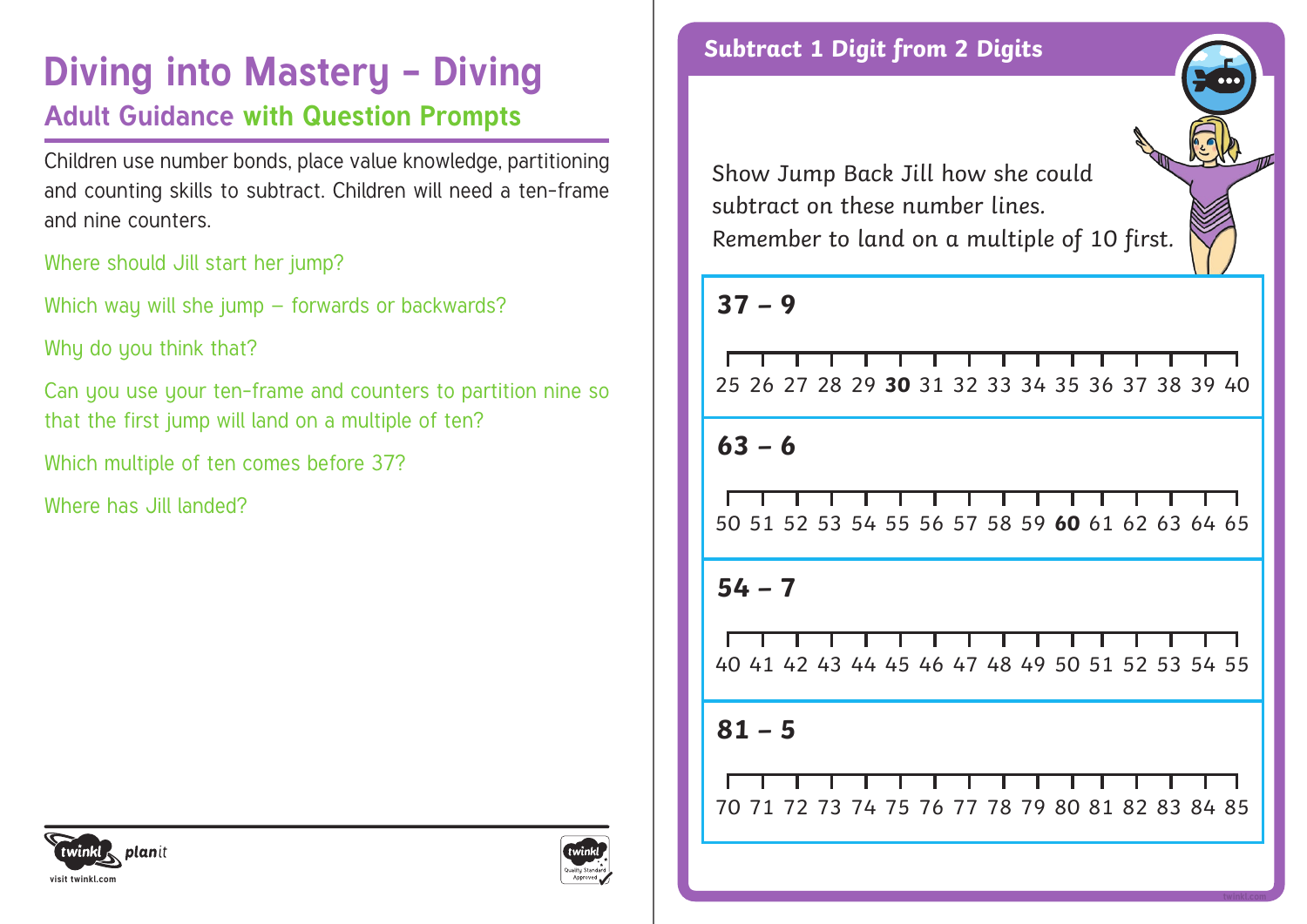# **Diving into Mastery - Deeper** Subtract 1 Digit from 2 Digits **Adult Guidance with Question Prompts**

Children use the strategies they are now fluent with to check subtraction calculations. They use mathematical language to explain whether they are right or wrong and how they know. For the incorrect calculations, the children may be able to spot the mistake that has been made – for example, adding instead of subtracting, or subtracting too much. Children may need tenframes, counters and number lines to check the calculations.

How can you tell if the calculation is correct?

What strategies could you use?

Can you convince me it is correct?

Can you prove it is wrong?

Where do you think Ben has gone wrong?

Can you find the correct answer?

Was Anna right when she spotted three mistakes?

How many mistakes did Ben make?



Ben has been subtracting 1-digit numbers.



**45 – 8 = 37 72 – 4 = 76 31 – 6 = 24 94 – 7 = 87 26 – 9 = 17**



I think you have got 3 of them wrong.

Do you agree with Anna? Prove it. Correct any mistakes Ben has made.